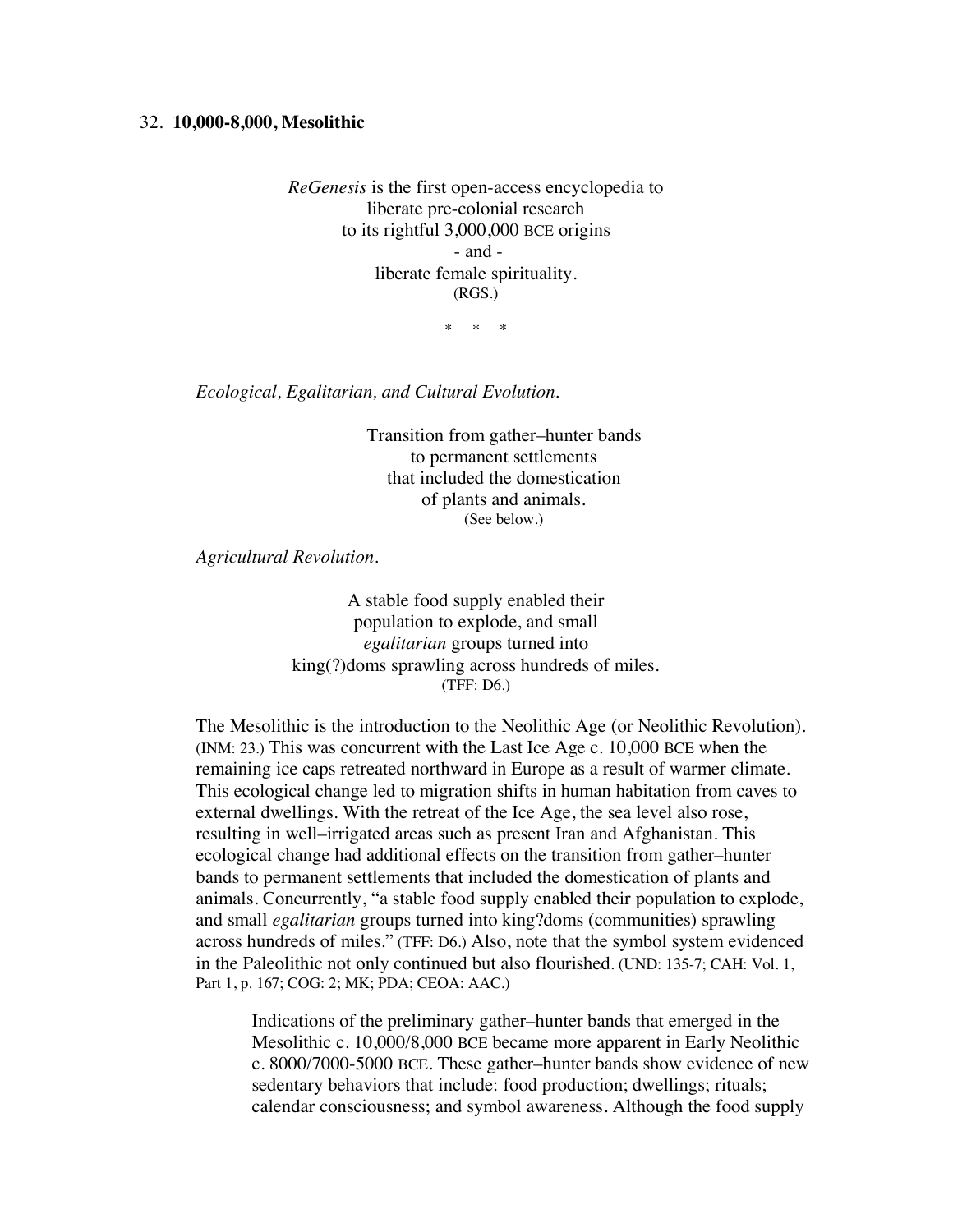continued to be augmented by hunting and fishing as well as berry and fruit gathering, larger grain domestication clearly provided a steadier food supply. This food transition is known as the agricultural revolution or evolution. An example is the Natufians in Anatolia, Asiatic Turkey, c. 8000, in which new agricultural skills generated regular cereal harvests. Both bread and beer making also began in the Early Neolithic as a result of reaped wheat and barley (RGS: 8000/7000-5000, Early Neolithic).

The gather–hunter civilization in the Early Neolithic villages also developed new arts, trade, labor specialization, and ceramics. Early ceramics include the triangular vulva symbol. Another symbol is the three–fingered hand that Gimbutas equates to the bird goddesses that are found throughout ancient history. Further developments relative to emerging sedentary behavior include larger demographic units and animal domestication. Finds also indicate a community organization that supports both rituals along with a belief system of female reverence and goddess prominence. In James Mellaart's *Çatal Hüyük: A Neolithic Town in Anatolia* he complements this belief system in the following. When agriculture triumphed over hunting the 'power of the woman increased: this much is clear from the almost total disappearance of male statues in the cult [culture]. (CH: 176). (Also see, CAH: Vol. 1, Part 1, 248-251, 570; GGE: 18; MK; LOG: 243-4; CH: 176) (RGS: 8000/7000-5000, Early Neolithic).

Additional support for the hypotheses of increased power and special tribal status of Neolithic women is the interrelationship of a calendar consciousness amplified by lunar cycles, birthing, lactating, and female foraging (RGS: 8000/7000-5000, Early Neolithic).

> Calendar consciousness may have developed in women first, since every woman has a 'body calendar'–her monthly menstrual period. She would be the first to note the relationship between her own body cycle and the lunar cycle (UOH: 83, n. 12; RGS). (RGS: 92,000, Qafzeh Cave and Ochre Symbolism).

Further Neolithic research: 8000/7000, Early Neolithic.

Further protohumanity, foraging, and sedentarization research: Reiter, Rayna Rapp. "The Search for Origins: Unraveling the Threads of Gender Hierarchy." *Critique of Anthropology* 3.9 (Winter 1977): 5-24. (SFO.)

Further ancient gather-hunters research: 8000/7000-5000, Early Neolithic; 7250- 6150, Çatal Hüyük, Anatolia (Central Turkey); and 7000, Jericho, Canaan/Palestine: Mesolithic to Neolithic.) (RGS.)

Further gatherer – hunter theory that suggests that ancient female foragers supplied more than half of the food and medicinal herbs: Dahlberg, Frances, Ed. *Woman the Gatherer.* New Haven, CT: Yale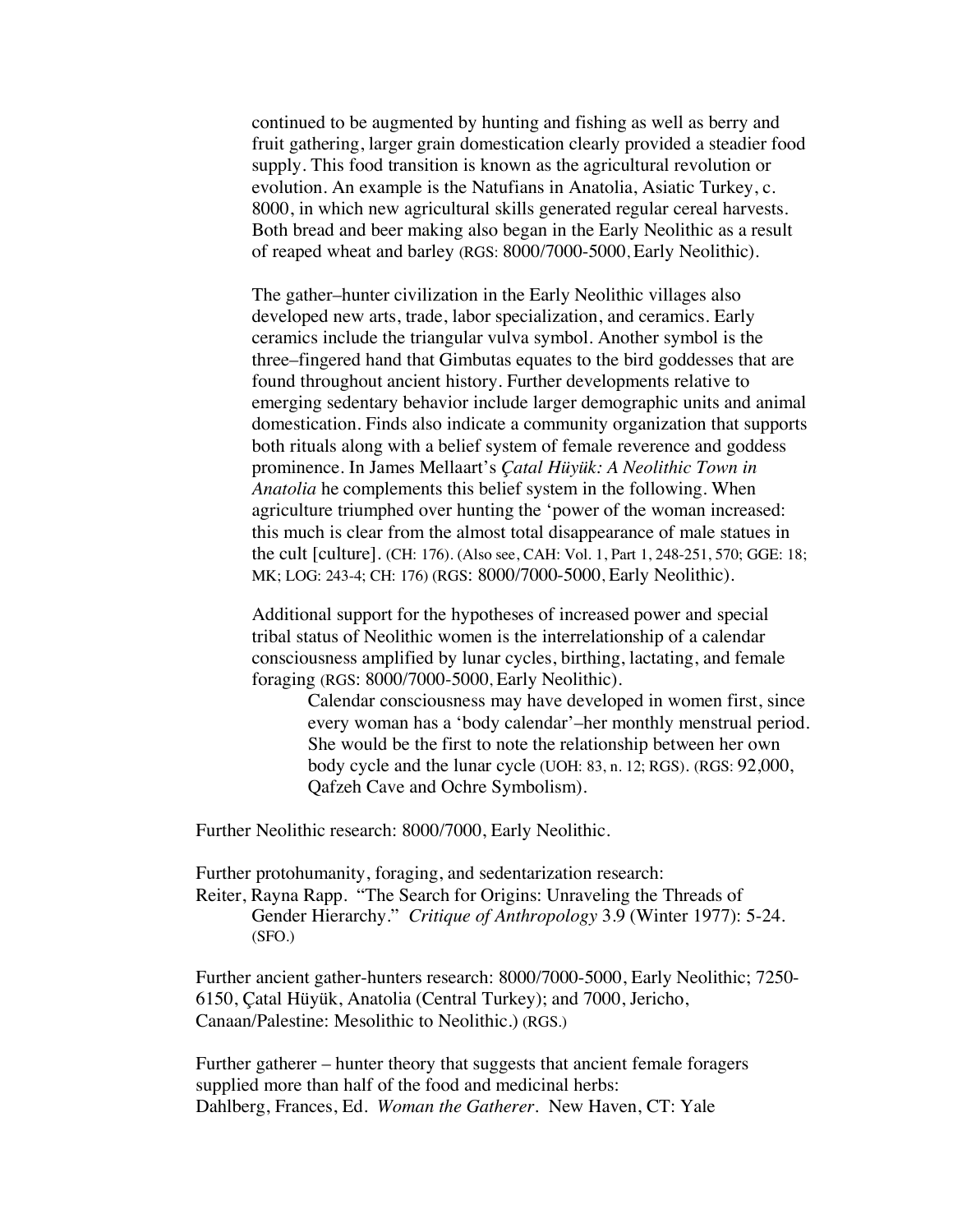University Press, 1981. (WG.)

- Ehrenberg, Margaret. *Women in Prehistory*. Norman, OK: University of Oklahoma, 1989. 77-107. (WP.)
- Eliade, Mircea. *A History of Religious Ideas: From the Stone Age to the Eleusinian Mysteries.* 1976. Tran. W. R. Trask. Chicago, IL: U. of Chicago Press, 1978. 29-55. (HR.)
- Flinders, Carol Lee. *At the Root of this Longing: Reconciling a Spiritual Hunger and a Feminist Thirst*. San Francisco, CA: Harper Collins, 1998. 104-7. (ATRL.)
- Leakey, Richard E., and Roger Lewin. *People of the Lake: Mankind and Its Beginnings*. Garden City, NY: Anchor Press, 1978. (POTL.)
- Miles, Rosalind. *Who Cooked the Last Supper? The Women's History of the World*. New York, NY: Three Rivers Press, 2001. 20, n. 6-7. (WCLS.)
- Reid, Andrew. "Interaction, Marginalization, and the Archaeology of The Kalahari." Ann Brower Stahl, Ed. *African Archaeology: A Critical Introduction*. Malden, MA: Blackwell Pub., 2005. 353- 377. (IMA.)
- Reiter, Rayna R. Ed. *Toward an Anthropology of Women*. New York, NY: Monthly Review Press, 1975. (TAAW.)
- Turnbull, Colin. *The Forest People*. New York, NY: Simon and Schuster, 1961. (TFP.)
- Zimmer, Carl. "The First Farmers." *New York Times*, Oct. 18, 2016: D31, D6. (TFF.)
- Zour, Maryam, Saman Farzin, and Babak Aryanpour. "Women in Ancient Elam (According to the Archaeological and Historical Evidence)." *Anahita: Ancient Persian Goddess and Zoroastrian Yazata.* Ed. Payam Nabarz. London, England: Avalonia, 2013. 216-235. (WA.)

Further hunter – gatherer and other androcentric organizing principles, as well as gatherer – hunter considerations:

Arthur, Kathryn Weedman. "Feminine Knowledge and Skill Reconsidered: Women and Flaked Stone Tools." *American Anthropologist* 112. 2 (Jun. 2010): 228-243. (FK.)

- Berry, Thomas. *Evening Thoughts.* San Francisco, CA: Sierra Club Books, 2006. (ET.)
- Conkey, Margaret Wright, and Joan M. Gero. "Tensions, Pluralities, and Engendering Archaeology: An Introduction to Women and Prehistory." *Engendering Archaeology: Women and Prehistory*. Eds. Margaret Wright Conkey, and Joan M. Gero. Cambridge, MA: Basil Blackwell, 1991. 3-30. (TPE.)

Harding, Sandra G. *The Science Question in Feminism*. Ithaca, NY: Cornell University Press, 1986. (SQF.)

- \_\_\_\_\_. *Whose Science? Whose Knowledge: Thinking from Women's Lives.* Ithaca, NY: Cornell University Press, 1991. (WS.)
- Longino, Helen E. *Science As Social Knowledge: Values and Objectivity in*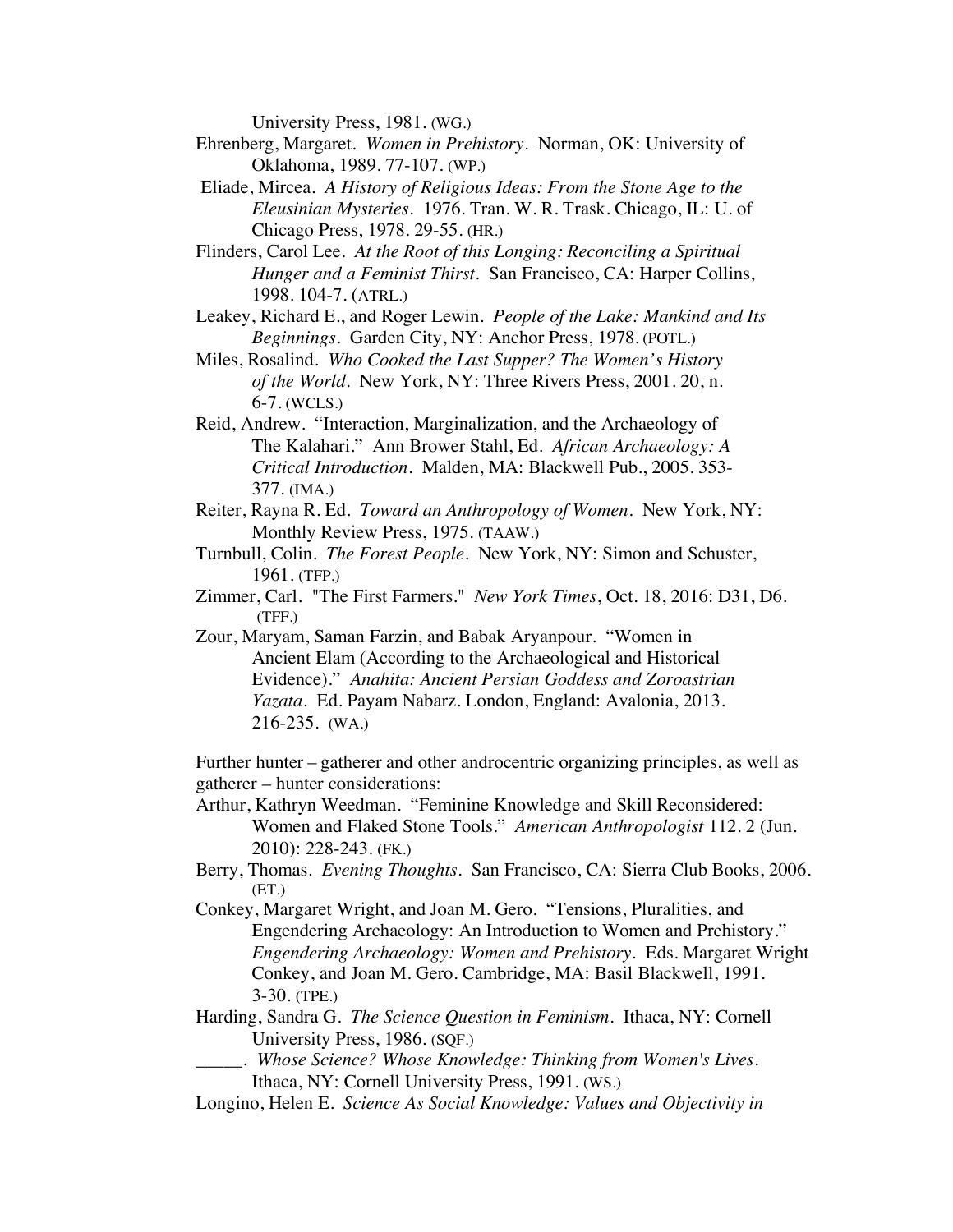*Scientific Inquiry.* Princeton, NJ: Princeton University Press, 1990. (SSK.)

- Muhammad, Noor. *Historical Dimensions of Agriculture*. New Delhi, India: Concept Pub. Co, 1992. (HD.)
- Nelson, Lynn Hankinson. "'Man the Hunter' Theories." *New Metaphysical Foundations of Modern Science.* Eds. Willis W. Harman and Jane Clark. Sausalito, CA: Institute of Noetic Sciences, 1994. 35-46. (MTH.)
- Rohrlich-Leavitt, Ruby. "Gather-Hunters." *Peaceable Primates and Gentle People: Anthropological Approaches to Women's Studies*. New York, NY: Harper & Row, 1975: 17-38. (PPG.)
- Slocum, S. "Woman the Gatherer." *Toward an Anthropology of Women*. Ed. Rayna R. Reiter. New York, NY: Monthly Review Press, 1975. 36-50. (WTG.)
- Tanner, Nancy and Adrienne Zihlman. "Women in Evolution. Part I: Innovation and Selection in Human Origins." *Signs: Journal of Women in Culture and Society* 1.3 (Spring 1976): 585-608. (WIE.)
- Weedman, Kathryn J. "An Ethnoarchaeological Study of Hafting and Stone Tool Diversity among the Gamo of Ethiopia." *Journal of Archaeological Method and Theory* 13.3 (Sep. 2006): 188-237. (ES.) Zihlman, Adrienne L. "Women in Evolution, Part II: Subsistence and Social Organization among Early Hominids." *Signs*: *Journal of Women in Culture and Society* 4.1 (Autumn 1978): 4-20. (WIE2.)

Further agricultural and expansion considerations:

- Özdoğan, Mehmet. "Archaeological Evidence on the Westward Expansion of Farming Communities from Eastern Anatolia to the Aegean and the Balkans." *Current Anthropology* 52. S4 (October 2011): S415-S430. (AE.)
- Shryock, Andrew, Daniel L. Smail, and Timothy K. Earle. *Deep History: The Architecture of Past and Present*. Berkeley, CA: University of California Press, 2011. (DH: 242-272.)
- Zimmer, Carl. "The First Farmers." *New York Times*, Oct. 18, 2016: D31, D6. (TFF.)

IMAGE: GODDESS OF LEPENSKI VIR: SERBIA, DANUBE. ILLUSTRATION: © GSA. DESCRIPTION: SANDSTONE SCULPTURE WITH LABYRINTHINE/ UTERINE DESIGNS, LEPENSKI VIR: SERBIA, DANUBE. (PRR: 36-37, LOG: 157; RGS.) SLIDE LOCATION , SHEET , ROW , SLEEVE , SLIDE # , BCE. NOTE 1: GODDESS OF LEPENSKI VIR (SERBIA) WITH DISTINCT VULVA SIMILAR TO CELTIC SHEELA-NA-GIGS. PHOTO NOTE: ILLUSTRATOR, CHRISI KARVONIDES. PHOTO NOTE: FOR LEPENSKI VIR RESEARCH AND IMAGES: RESOURCE: (MUSEUM ART RESOURCE.) RESOURCE: (BRITISH MUSEUM: LONDON, ENGLAND.) RESOURCE: (ARCHAEOLOGY, ARCHITECTURE & ART.)

IMAGE: AGRICULTURE GODDESS: CZECHOSLOVAKIA.